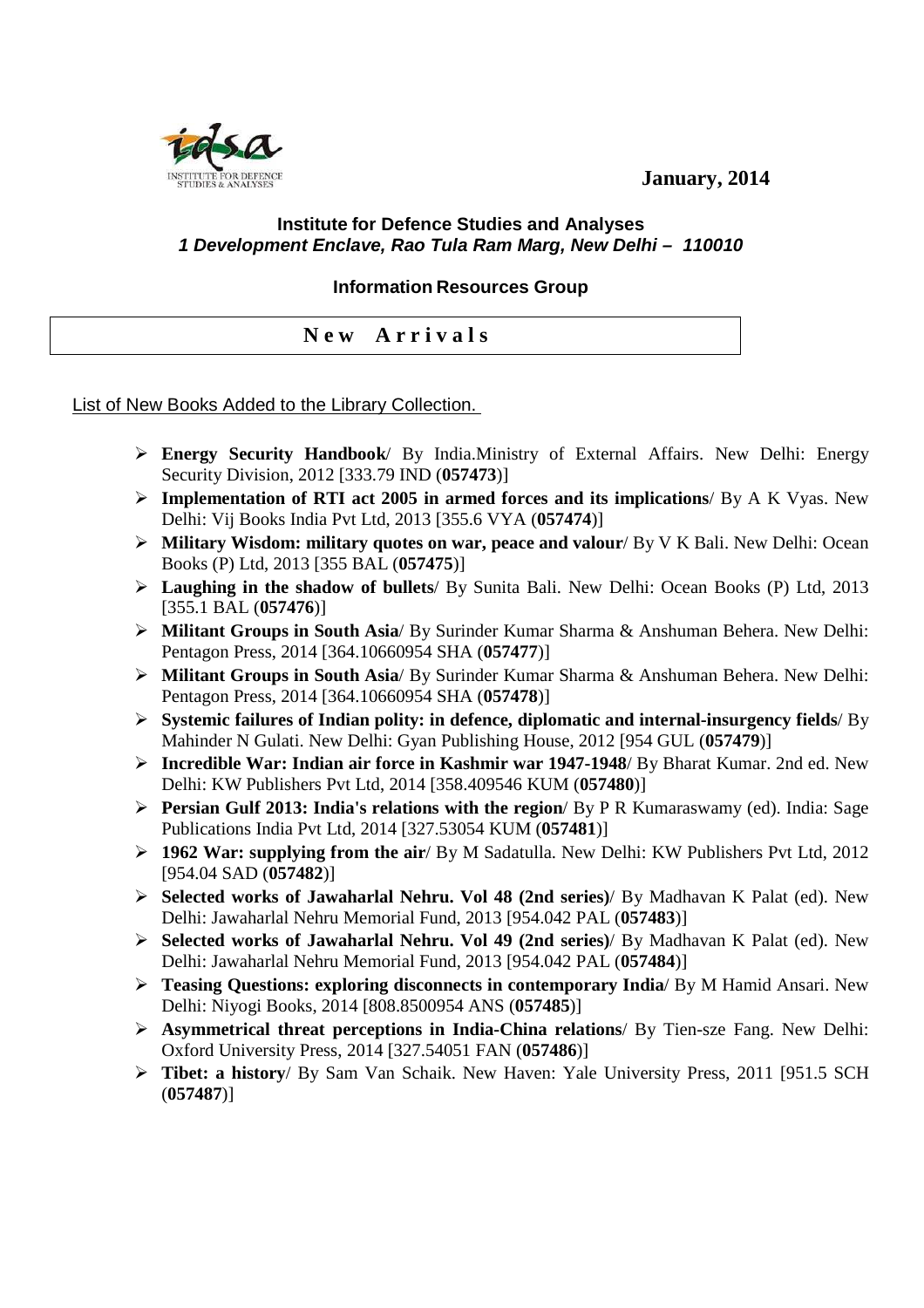- **Strategy: a history**/ By Lawrence Freedman. New York: Oxford University Press, 2013 [355.02 FRE (**057488**)]
- **China: threat in South Asia**/ By Pushpa Adhikari. New Delhi: Lancer Publishers & Distributors, 2012 [327.51 ADH (**057489**)]
- **Strategic thinking, deterrence and the US ballistic missile defense project: from Truman to Obama**/ By Reuben Steff. Surrey: Ashgate Publishing Limited, 2013 [358.1740973 STE (**057490**)]
- **India's military modernization: challenges and prospects**/ By Rajesh Basrur (ed), Ajaya Kumar Das (ed) & Manjeet S Pardesi (ed). New Delhi: Oxford University Press, 2014 [355.00954 BAS (**057491**)]
- **Strong borders, secure nation: cooperation and conflict in China's territorial disputes**/ By M Taylor Fravel. Princeton: Princeton University Press, 2008 [327.51 FRA (**057492**)]
- **India as an Asia Pacific Power**/ By David Brewster. London: Routledge, 2012 [355.033054 BRE (**057493**)]
- **Blood telegram: India's secret war in East Pakistan**/ By Gary J Bass. Noida: Random House Publishers India Pvt Ltd, 2013 [327.73054 BAS (**057494**)]
- **Palpasa café**/ By Narayan Wagle. Noida: Random House Publishers India Private Limited, 2010 [808.83 WAG (**057495**)]
- **Churning the earth: the making of global India**/ By Aseem Shrivastava & Ashish Kothari. New Delhi: Penguin Books India Pvt Ltd, 2012 [363.700954 SHR (**057496**)]
- **American Veda: from emerson and the beatles to yoga and meditation how Indian spirituality changed the west**/ By Philip Goldberg. New York: Three Rivers Press, 2010 [294.50973 GOL (**057497**)]
- **Courage and Conviction: an autobiography**/ By V K Singh & Kunal Verma. New Delhi: Aleph Book Company, 2013 [923.50954 SIN (**057498**)]
- **Pakistan's tactical nuclear weapons: conflict redux**/ By Gurmeet Kanwal (ed.) & Monika Chansoria (ed). New Delhi: KW Publishers Pvt Ltd, 2014 [355.8251195491 KAN (**057499**)]
- **Geographical Information Systems (GIS) in Library and Information Services**/ By D N Phadke. New Delhi: Concept Publishing Company, 2006 [026.910285 PHA (**057500**)]
- **Tibet: perspectives and prospects**/ By Prabhat P Shukla (ed). New Delhi: Aryan Book International, 2013 [951.5 SHU (**057501**)]
- **Cloud computing: implementation, management and security**/ By John W Rittinghouse & James F Ransome. Boca Raton: CRC Press, 2013 [004.6 RIT (**057502**)]
- **Indian Mujahideen: computational analysis and public policy**/ By V S Subrahmanian, Aaron Mannes, Animesh Roul & R K Raghavan. New Delhi: Springer, 2013 [364.1066 SUB (**057503**)]
- **Pity the nation: Lebanon at war**/ By Robert Fisk. 3rd ed. Oxford: Oxford University Press, 2001 [956.92044 FIS (**057504**)]
- **Tragedy of liberation: a history of the chinese revolution, 1945-57**/ By Frank Dikotter. London: Bloomsbury, 2013 [951.05 DIK (**057505**)]
- **Punjab: a history from Aurangzeb to Mountbatten**/ By Rajmohan Gandhi. New Delhi: Aleph Book Company, 2013 [954.552 GAN (**057506**)]
- **Talent for war: the military biography of Lt Gen Sagat Singh**/ By Randhir Sinh. New Delhi: Vij Books India Pvt Ltd, 2013 [923.554 SIN (**057507**)]
- **Gandhi before India**/ By Ramachandra Guha. New Delhi: Penguin Books India Pvt Ltd, 2013 [923.254 GUH (**057508**)]